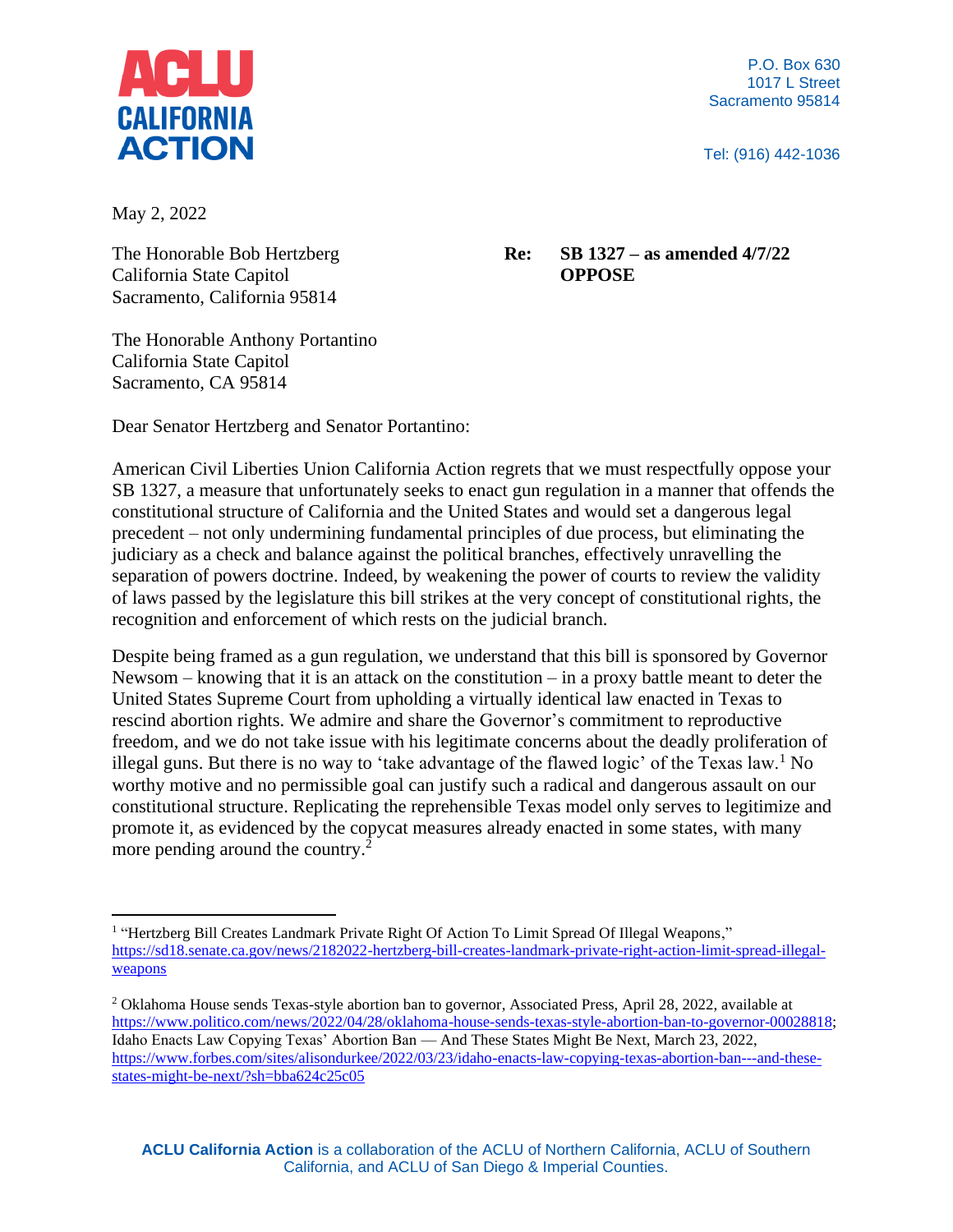The problem with this bill is the same problem as the Texas anti-abortion law it mimics: it creates an end run around the essential function of the courts to ensure that constitutional rights are protected. Specifically, this bill creates a "bounty-hunter" scheme that authorizes private individuals to bring costly and harassing lawsuits designed and intended to intimidate people from engaging in a proscribed activity without requiring – or even permitting – the government to defend the law the defendants are alleged to have violated. In the case of SB 8 in Texas, the massive liability risk created by the bounty-hunting provisions has coerced doctors and clinics into not providing constitutionally protected abortions in the state. Indeed, lawsuits against Texas challenging SB 8 as unconstitutional have been tossed out on the technical ground that state officials, none of whom have the power to enforce the law, are not proper defendants – just as the extremist drafters of SB 8 intended.

This legal framework is unsound and invalid no matter what activity it is directed at because it eviscerates basic principles of constitutional government by destroying an individual's ability to petition a court to block the state from violating a legal right. It is no exaggeration that, without the power of judicial review, the very purpose and reason for our constitutional form of government is lost – leaving rights to the whims of whatever a political majority in one place allows at any moment. Without court review of state laws, there would be no *Roe v. Wade* – as is evidently the goal of the Texas politicians behind SB 8. Moreover, without judicial review there would be no *Brown v. Board of Education*, no *Gideon v. Wainwright*, no *Miranda v. Arizona*, no *Buckley v. Valeo*, no *Loving v. Virgina*, no *Obergefell v. Hodges*, and indeed no *Marbury v. Madison.* As four justices recently noted, it is a basic principle that our constitution is the fundamental and paramount law of the nation, and it is province and duty of the courts to say what the constitution means. The nature of the right infringed does not matter; it is the role of the courts in our constitutional system that is at stake under this bill.<sup>3</sup>

Further, SB 1327 undermines due process of law in many smaller but no less important ways. It allows defendants to be hauled into court in any county in which a plaintiff lives, even if that county has no relationship to the defendant. It allows defendants to be sued repeatedly all over the state for the same conduct, despite having already succeeded in defending against the same claims. It imposes liability for aiding or abetting a violation, regardless of whether the person knew or should have known that the person aided or abetted would be violating this law. It bars defendants from relying on any nonbinding court decision, such as persuasive precedent from other trial courts. It guarantees attorney's fees and costs to prevailing plaintiffs while categorically denying them to prevailing defendants. It makes not only a party but their attorney and law firm jointly and severally liable to pay the attorneys' fees and costs for challenging the law if the challenge fails on merely a single claim or cause of action. As the Senate Judiciary Committee analysis bravely noted, "These provisions undermine our justice system and the policy of the State of California."

Because we oppose restricting Californians' access to justice through the court system, we cannot stand silently by while California leaders escalate an "arms race" of new weapons to curtail the adjudication of rights by setting up bounty-hunting schemes on politically sensitive issues, particularly at a time when so many of our rights across this nation are under attack: the right to access abortion, contraception, and gender-affirming care, and the right to vote, to name

<sup>3</sup> *Whole Woman's Health v. Jackson* (2021) 142 S. Ct. 522, 545. (Roberts, Breyer, Sotomayor, and Kagan, concurring in the judgment in part and dissenting in part).